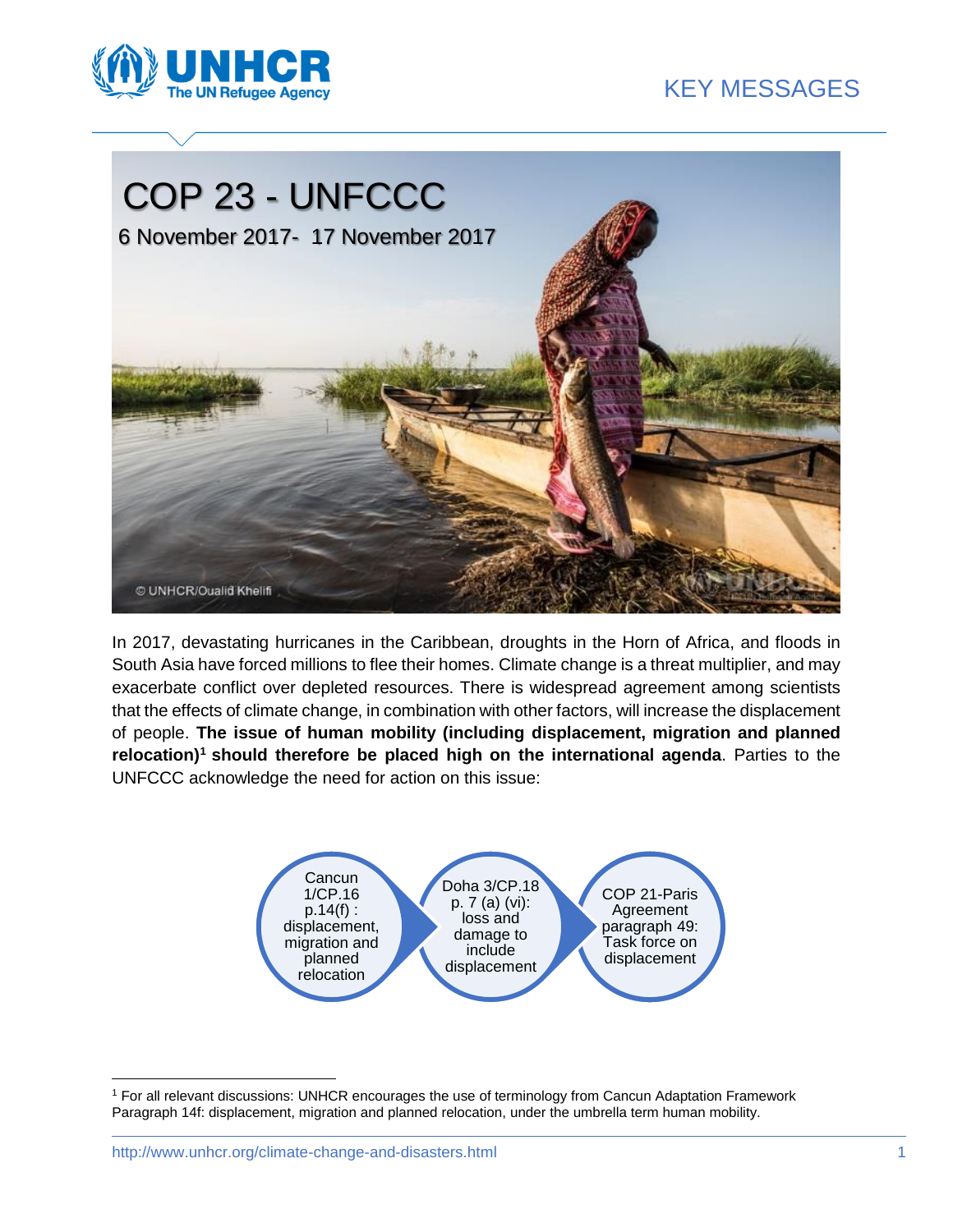

**COP 23 represents a unique opportunity**. It is the first time in the history of the UNFCCC that an island state has the COP presidency, as the Prime Minister of Fiji will preside over the conference. Loss and Damage, including averting, minimizing and addressing displacement linked to climate change impacts is an important issue for the Fiji Presidency. The three priorities for this COP are as follows:

- 1. **Achieving the design of the Facilitative Dialogue** Next year in 2018 the political and scientific facilitative dialogue will assess where Parties are in terms of progress towards the long term goal.
	- $\triangleright$  The Facilitative Dialogue in 2018 should also recognize the impacts of climate change on populations, including displacement. The work of WIM Task Force on Displacement should inform the dialogue throughout its development in 2018, not just in the outcome at COP24.
- 2. **Developing rules of the Paris Agreement** Almost all countries in the world have adopted the Paris agreement and must now adopt its rules, also called the Paris agreement work program. This process would have to be finalized by 2018.
	- The Task Force on Displacement will submit recommendations to COP24 in December 2018. It is important to ensure that experts outside the Task Force on Displacement are given the opportunity to contribute to the implementation of the Task Force Workplan and to the development of recommendations.
	- $\triangleright$  The Warsaw International Mechanism (WIM) should continue its work on human mobility and ensure that its five year rolling workplan provides for the opportunity to continue the work of the Task Force on displacement beyond the end of its current mandate to ensure a follow up to the recommendations.
	- $\triangleright$  The Nairobi Work Programme on impacts, vulnerability and adaptation to climate change, including work on human settlements, should consider integrating planning for measures to build resilience and avert displacement, but also to protect persons displaced in the context of extreme and slow-onset events, particularly in urban areas.
	- $\triangleright$  The Green Climate Fund (GCF) should :
		- o Ensure funding for measures to avert, minimize and address climate changerelated displacement and mainstream human mobility in its programmes and operations.
		- $\circ$  Ensure safeguards for funded mitigation and adaptation projects to prevent and reduce the displacement of populations and its negative impacts in the context of climate change.
- 3. **Action on climate change** Action on the ground implemented by stakeholders outside the UNFCCC is crucial. This is also referred to as the 'global action agenda' or 'ground coalition.' This COP should facilitate opportunities for negotiators to talk to those taking action on the ground.